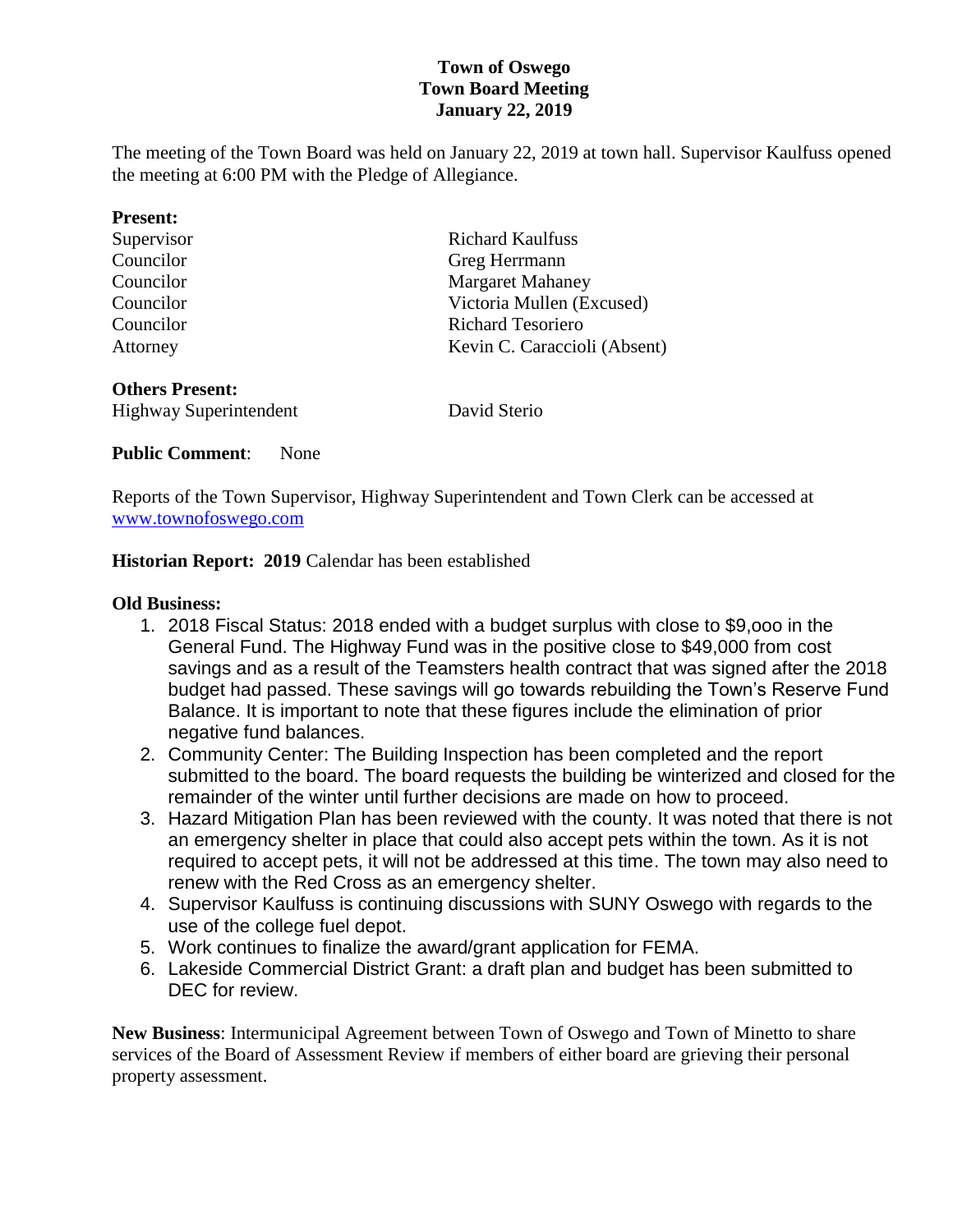# **January 22, 2019**

## **Resolution 2019-18** Approval of Minutes

On motion by Councilor Tesoriero, second Councilor Mahaney the following resolution was adopted 4 Ayes, Herrmann, Kaulfuss, Mahaney, Tesoriero, 0 Nays. Resolved the Oswego Town Board approves the minutes from the January 2, 2019 Organizational meeting.

### **Resolution 2019-19** Approval of Abstract

On motion by Councilor Herrmann, second Councilor Mahaney the following resolution was adopted 4 Ayes, Herrmann, Kaulfuss, Mahaney, Tesoriero, 0 Nays. Resolved the Oswego Town Board approves the invoices on Abstract #1 as follows:

| $\bullet$                |                 |             |
|--------------------------|-----------------|-------------|
| General Fund             | Vouchers 1-39   | \$63,027.27 |
| Highway                  | Vouchers 1-6    | \$15,780.33 |
| <b>Special Districts</b> | Vouchers 1-5    | \$2,921.34  |
| Trust & Agency           | <b>Vouchers</b> | 429.00      |

### **Resolution 2019-20** ZBA Resignation

On motion by Supervisor Kaulfuss, second Councilor Tesoriero the following resolution was adopted 4 Ayes, Herrmann, Kaulfuss, Mahaney, Tesoriero, 0 Nays. Resolved the Oswego Town Board accepts the resignation of Thomas Iorizzo from the ZBA effective Feebruary 1, 2019.

### **Resolution 2019-21** Plannning Board Appointment

On motion by Supervisor Kaulfuss, second Councilor Tesoriero the following resolution was adopted 4 Ayes, Herrmann, Kaulfuss, Mahaney, Tesoriero, 0 Nays. Resolved the Oswego Town Board approves the appointment of Thomas Iorizzo as a member of the Town of Oswego Planning Board effective February 1, 2019

# **Resolution 2019-22** Auction Bids

On motion by Councilor Mahaney, second Councilor Herrmann the following resolution was adopted 4 Ayes, Herrmann, Kaulfuss, Mahaney, Tesoriero, 0 Nays. Resolved the Oswego Town Board accepts the following auction bids:

For the Highway Fund

|                      | i. Lot 1 - Milwaukee battery drills (2), sawzall, chargers and batteries \$47.50 |  |
|----------------------|----------------------------------------------------------------------------------|--|
|                      |                                                                                  |  |
|                      |                                                                                  |  |
| For the General Fund |                                                                                  |  |
|                      |                                                                                  |  |

# **Resolution 2019-23** Revised Salary Schedule

On motion by Counilor Tesoriero, second Councilor Mahaney the following resolution was adopted 4 Ayes, Herrmann, Kaulfuss, Mahaney, Tesoriero, 0 Nays. Resolved the Oswego Town Board approves the the revised salary schedule. Increases in the Labor positions reflect the New York State new minimum wage increase. Also, the increase in the Cemetery Workers wage is to reflect the increases received by other Town Employees. These increases will not alter the 2019 Budget as 2018 expenditures were under budget. The Clerk to the Assessor position will also receive a wage increase as received by the other Town Employees. Again, this should not impact the budget.